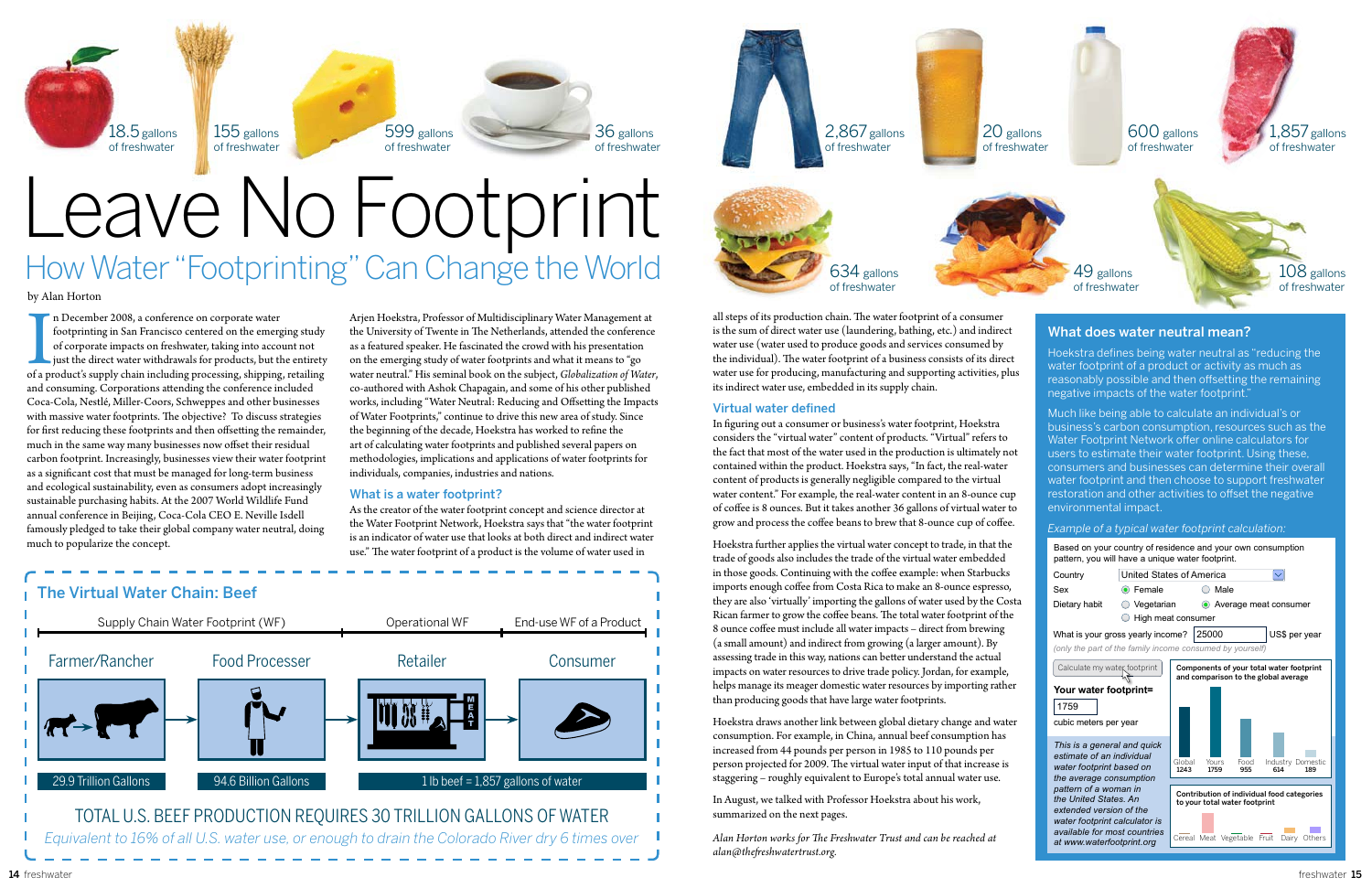

*Q: Do you see awareness of virtual water in trade as a positive way in which countries with fewer water resources might better manage those resources?*

A: It is too complex to simply say that trade is positive or negative. To start with, often trade has a positive side, because two trade partners decide to trade to benefit both parties. In that sense, trade is always good. But then, there are many more things to say about trade. Sometimes in the exporting country, there are product-related problems such as water depletion or water pollution that are not charged to the product user. So some goods leave the country for a cheap price, but the problems remain behind. So in that case, trade is clearly not so good, at least not for the country as a whole that has to cope with those impacts.

*Q: Perhaps we see that in the United States, where many of our exports are agricultural. For example, corn is a key export for the U.S. and a key ingredient in many products. The non-point source pollution from runoff fron the production of corn, however, is a consequence that we as a nation have to live with as a consequence of trade. Is that an example of the impacts that are not always included in the pricing of products to consumers?*

A: The rest of the world can thank the U.S. for exporting those products without putting the costs on us. The environmental costs remain in the country. It seems attractive, because you have all those exports and receive all that foreign currency, but in the meantime your resources are being depleted and deteriorated.

*Q: In your book, you mention the impact of Europe's consumption of rice from Thailand. One of our great challenges in managing water resources is to improve understanding of those nearly invisible impacts from our own consumption. If we consume this rice from Thailand, we would benefit from understanding the impacts of that rice production on Thailand's ecosystems. Do nations have a responsibility to consider the impacts on water in their trade policies?*

A: I would advise governments, particularly Western governments, to align trade policy with the sustainability policy of others. Some countries today show increasing interest in 'sustainable consumption,' not just sustainable production. If there is some environmental policy towards sustainable consumption, this could translate to efforts to make sure that the sources of our products, which are sometimes developing countries, adopt better management of water resources. There are ways to link sustainable consumption policy to trade policy. There can be regulations set with respect to imported products that require sustainability for those products. In the book, I compare the consumption of products that cause trouble in their production, such as water depletion or water pollution, to buying a stolen bike. Everyone knows buying a stolen bike is not good, if you know it is stolen. What you should try to do is make sure the stolen bike is returned to its rightful owner. In fact, most countries have laws forbidding the purchase of the stolen bikes. But it is strange that it is not forbidden to buy goods that are depleting resources



without compensation. If there is trouble caused to a third party, the originating country, you should have a responsibility as a consumer to make sure you are not harming others.

*Q: There has been a lot of effort in recent years towards sustainable production. In Oregon, for example, conservation entities work with farmers to improve their irrigation methods, improving farm production practices in general. What you're suggesting is that we need to spend more energy on asking consumers to take responsibility for what they consume. That would require having more information available for consumers so they can make informed decisions.*

A: Right. One of the things I promote is product transparency. If you don't have that, you cannot blame consumers for consuming things that are causing problems.

### *Q: So you developed the Water Footprint Network to help inform consumers and producers about impacts on water?*

A: I started to make the web site five years ago. The original idea was to share the research we did have on these impacts. But in 2008, incredible interest arose around the water footprint concept from many different sectors worldwide. Interest in the concept is booming, from governments, non-governmental organizations, businesses, investors and the general public. Once I realized that people were taking the concept seriously, I also realized, along with people at the World Wildlife Fund, that we needed to protect the concept, so that we all speak the same language. Otherwise, we could repeat what happened with the carbon footprint. There are many different methodologies to calculate the carbon footprint, so it is very difficult, if one claims to reduce a carbon footprint, to know what that actually means. Since we realized that the water footprint could face a similar trajectory, we needed a kind of cooperative network, to ensure we had a global standard for water footprint accounting, involving major stakeholders worldwide. We asked the World Business Council for Sustainable Development to join as founding partner, along with UNESCO, International Finance Corporation [part of the World Bank] and my own university as an academic institution. So with these partners and others, we founded the network. It has one major mission: to make sure we have a global standard on water footprint accounting.



*Q: There is increasing energy around ecosystem service markets, with a particular focus on water. One of the concerns is that there a lot of people working on this around the world, approaching the calculation of impacts on water resources in a variety of ways. While innovation like this is naturally messy, the underlying concept of trading water credits from those making the impact to those doing something to restore resources, is intriguing. In your book, you note the trading of water resources in a variety of ways. Could you see the methodologies developed by the Water Footprint Network as being useful in facilitating that kind of trade? Do you see that kind of trade as potentially positive for water resources in general?*

A: This idea of trading water footprint permits, as I call it in the book, is not a good idea anymore, in my opinion, because it is a bit too complex to try and compare one water footprint unit with another water footprint unit. It's still an option, but another probably more convenient and straightforward way is to ask businesses that have a water footprint, consumers or communities, to set standards and benchmarks to reduce those footprints. That is more straightforwar than trading. The idea of trading is that if you have a water footprint with a carbon footprint, your money may be more efficiently investe in reducing someone else's footprint, than in reducing your own. But the whole market that has arisen around carbon footprints and carb trading seems ineffective. We still don't understood if it is making things better or worse. What's really happening? It's unclear. There a gaps in the system.

e then asked Professor Hoekstra more questions about his specific concerns about water trading. He referred to his publication "Water Neutral," which summarizes his concerns. Basically, Hoekstra argues th it is difficult to effectively measure the positive benefits of offsetting efforts over time, particularly over short periods of time. There is so much variability in the relative quality of the offset efforts. This spe to the entire regulatory practice of mitigation, to offset impacts on freshwater. Companies and developers facing these requirements naturally seek the easiest course to meet regulatory minimums, rat than the course with greatest ecological benefit.

| Hoekstra acknowledges that many hold a contrary view. Proponents of   |
|-----------------------------------------------------------------------|
| water trading argue that better accounting would improve the efficacy |
| of mitigation and offset efforts, and that pooling of resources from  |
| inevitable development impacts, combined with improved regulation     |
| that requires offsets be greater than one-to-one with impacts, offer  |
| significant potential benefits to natural resources.                  |

| d<br>;, as<br>ed<br>ıt,<br>on | Q: You argue that offsets must occur in the same hydrological unit [watershed<br>or basin] as the impacts. How broad a unit do you think is appropriate?<br>Could one offset an impact at one point in the Mississippi-Missouri drainage<br>$basin$ – which drains 40 percent of North America – at any other point in<br>that basin? For example, an impact in Iowa offset by a project in Louisiana?             |  |  |
|-------------------------------|--------------------------------------------------------------------------------------------------------------------------------------------------------------------------------------------------------------------------------------------------------------------------------------------------------------------------------------------------------------------------------------------------------------------|--|--|
| are                           | A: No, it should rather be at a smaller catchment level, but what level<br>must be defined still.                                                                                                                                                                                                                                                                                                                  |  |  |
| ıat                           | Q: If trading activity grew broad enough, with significant resources<br>moving to the ground in a beneficial way, could you see a loosening of the<br>hydrological unit structure? In other words, at a certain volume of activity, is it<br>possible that the overall benefits of market activity are significant enough that<br>water credit trading could happen at a level more akin to global carbon trading? |  |  |
| g<br>O<br>aks:                | A: A greater trading volume will not take away the problem that<br>offsetting somewhere else remains a strange idea. Compare it to many<br>people stealing bikes: in order to neutralize that they can start giving<br>back other goods to other people as a sort of charity. Even if the                                                                                                                          |  |  |
| her                           | positive effort equals the original negative effort, it is a bit strange way<br>of getting things right again.                                                                                                                                                                                                                                                                                                     |  |  |

## **annually through the exportation of rice.**

Arjen Hoekstra is a Professor of Multidisciplinary Water Management at the University of Twente in The Netherlands and co-author of